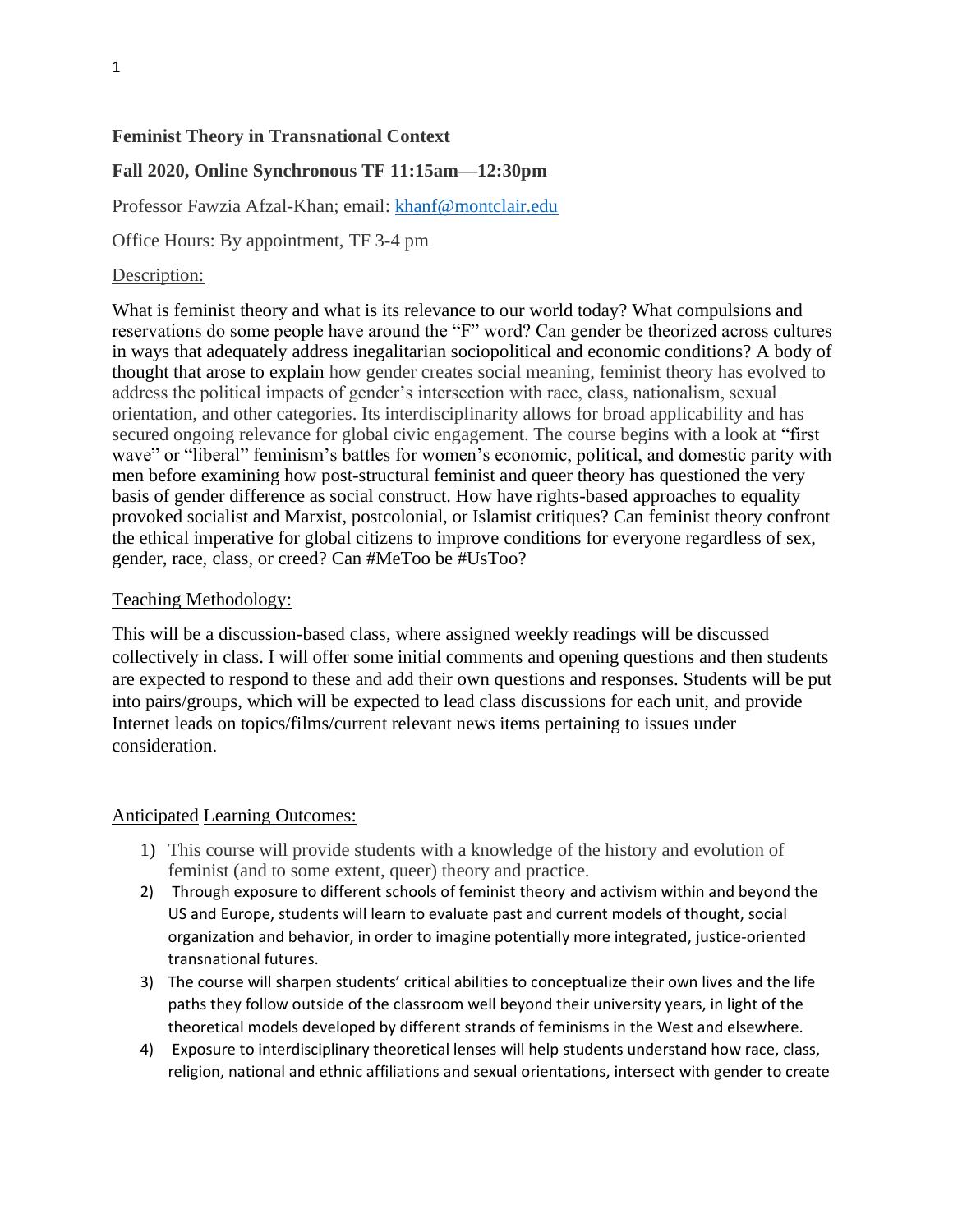social meaning and political impact in our world, helping students to arrive at more intersectional understandings of the world around them.

- 5) By learning to recognize connections between unexamined assumptions of women, gender, sexuality and the sociopolitical and economic conditions that are in place because of such assumptions, students will feel encouraged to become agents of social change to improve these conditions for everyone
- 6) Competency in gender-literacy skills developed in this course will lead students to thoughtful civic engagement in the global community.

Texts:

We will read excerpts (posted online) from *several of* the following books, as well as essays (indicated with an \*):

Mary Wollstonecraft. **Vindication of the Rights of Women** (1792)

Simone de Beauvoir. **The Second Sex** (1949)

Andrea Dworkin **.Woman Hating** (1974)

Judith Butler. **Gender Trouble: Feminism and the Subversion of Identity** (1990)

L.J. Nicolson, ed. **Second-Wave Feminist Reader (1997)**

Heywood, Leslie and Jennifer Drake, eds. *Third Wave Agenda: Being Feminist, Doing Feminism.* Minneapolis: U of Minnesota Press, 1997.

Hossein, Rokeya S. "Sultana's Dream." (1908)

Shah, Sonia, ed. *Dragon Ladies: Asian American Feminists Breathe Fire.* Boston: South End Press, 1997.

Alexander, Jacqui and Chandra Talpede Mohanty, eds*.* **Feminist Genealogies, Colonial Legacies, Democratic Futures***.* New York: Routledge, 1997.

Fernea, Elizabeth Warnock. **In Search of Islamic Feminism: One Woman's Global Journey**. NY: Anchor Books, 1998.

Adrienne Rich "Compulsory Heterosexuality and Lesbian Existence" (1980) \*

Sue Cobble, Ann Gordon and Astrid Henry, eds. **Feminism Unfinished (**2014)

Mary Hawkesworth. **Political Worlds of Women: Activism, Advocacy and Governance in the 21st Century.** (2012)

"Combahee River Collective Statement" (1977) \*

Cherrie Moraga. **A Xicana Codex of Changing Consciousness** (2011)

Oliver, Kelly ed. **French Feminist Thought** (2005)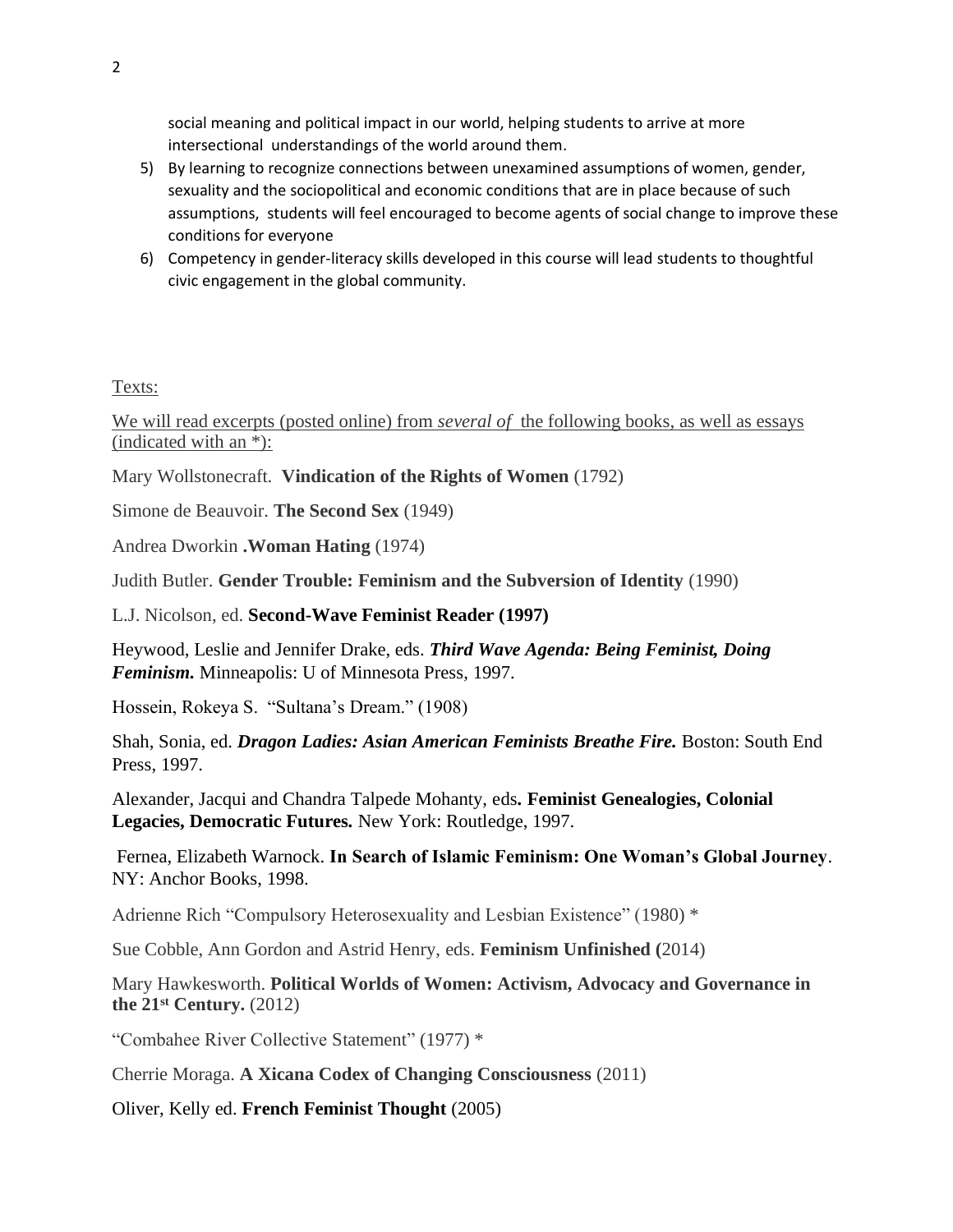3

"Postcolonial Feminism" by R.K. Mishra (2013) \*

### Nicholson, Linda, ed. **Second-Wave Feminist Reader** (1997)

Films:

**Entre Nous (Between Us)** dir. Diane Kurys (1983)

**Born in Flames** by Lizzie Borden (1983)

**Ex Machina** by Alex Garland (2014)

Grading: You will be graded holistically, with each of the following 4 REQUIRED assignments carrying equal roughly equal weight:

1) Group Work in Small Groups of 3-4 (depending on total number of students in class). This involves leading class discussions on each of the three modules, by members of assigned groups. EACH member of your group must participate, via annotations on the assigned texts (using Perusall, see left tab), and use a google doc (see "Collaborations" tab on the left). Your group work, for which you will be assigned individual grades, will equal =20%

2) Active class participation plus Perusal annotations= 20%

2) 1 midterm and 1 final take-home exam, on dates specified; NO LATE EXAMS will be given or accepted! (20% each; total=40%)

3) A final paper, 7-8 double spaced pages, with citations in-text as in MLA format, due during exam week, making use of your individual "journals" which have been created for you in the Discussions tab. NO LATE PAPERS ACCEPTED. 20%

### NOTE:

- All readings are available in Canvas course site, under section, "Files."
- This schedule and readings are subject to change—it is up to YOU to keep abreast of any changes that occur.
- Plagiarism is a serious offense*;* kindly use MLA or Chicago-style documentation for all sources. Failure to acknowledge sources properly will most likely result in a failing grade.
- If you have any disabilities I need to be aware of, please inform me immediately
	- Journals, set up as individual Discussion Boards--where you keep track of your thoughts/developments in class via the readings and discussions. This "journaling" should help you generate your final paper for the course. Ungraded (though I will look at these to determine this "pre-work" when I read your final papers).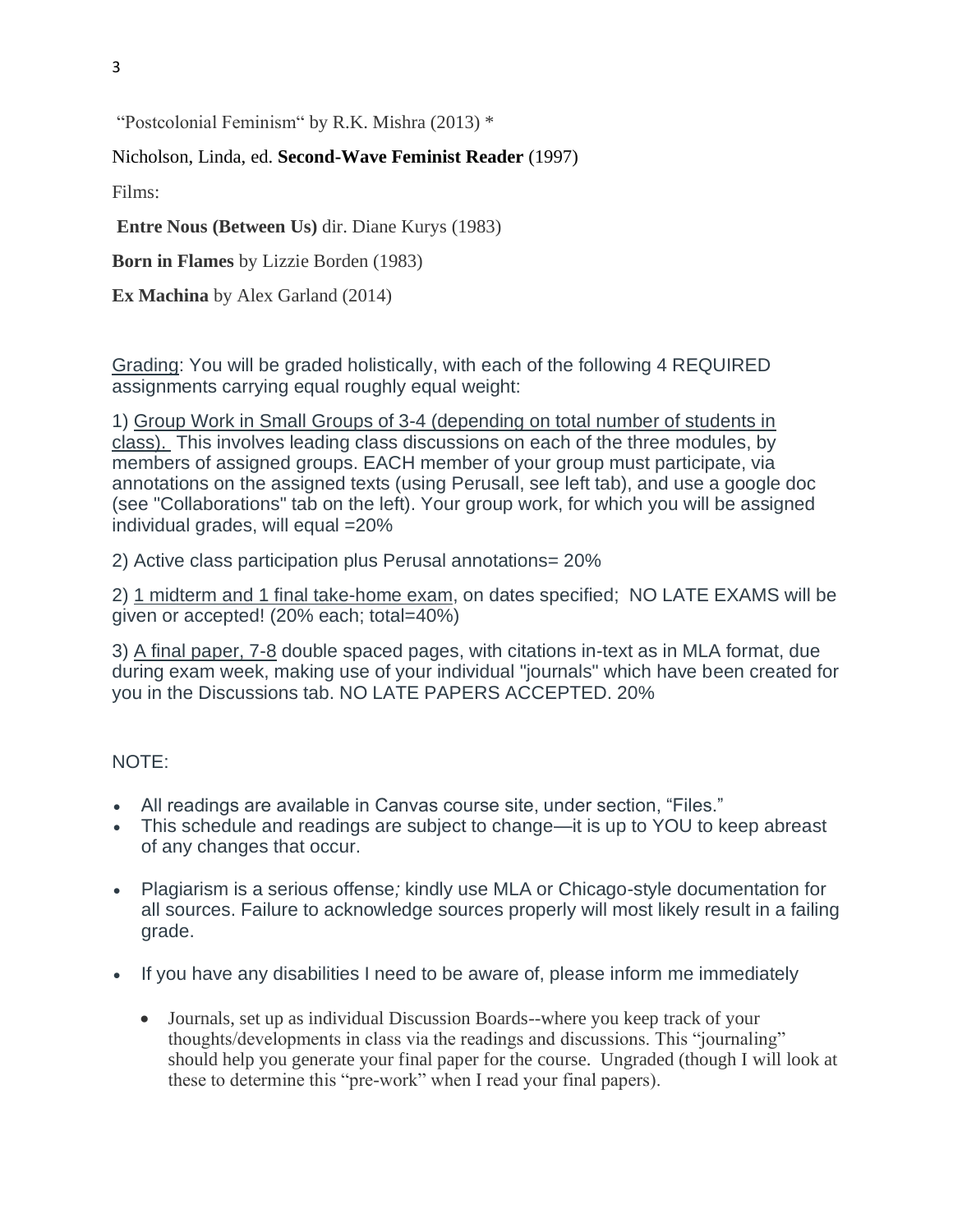#### NOTE:

- ALL readings are available in the Perusall section of Canvas
- **This schedule and readings are subject to change**—it is up to YOU to keep abreast of any changes that occur.
- Plagiarism is a serious offense*;* kindly use MLA or Chicago-style documentation for all sources. Failure to acknowledge sources properly will most likely result in a failing grade.

MSU expects its students to adhere to the highest possible standards of scholarship and academic conduct. Students should be aware that engaging in behaviors that violate the standards of academic integrity will be subject to review and may face the imposition of penalties in accordance with the procedures set out in the MSU policy:

<https://www.montclair.edu/policies/all-policies/academic-dishonesty/>

• If you have any disabilities I need to be aware of, please inform me immediately

### **Schedule:**

**Week 1**

Aug 25: Meet and greet and discuss course expectations/groups; opening comments

Aug 28: Meet in breakout rooms on Zoom with other members of your group

### **Module 1: Liberal and Radical Feminisms, Weeks 2-7: ( GROUP 1 RESPONSIBLE FOR ORGANIZING/LEADING DISCUSSIONS ON Module 1; week 6 and 7 do not require this)**

### **Week 2**

Sep 1: Chap 2 from Mary Wollstonecraft's **Vindication of the Rights of Women** (1792)

Sep 4: " Sultana's Dream" by Rokeya S. Hossain (1905)

### **Week 3**

Sep 8: Chapter "Woman as Other" from **The Second Sex** by Simone de Beauvoir (1949)

Sep 11: Shulamith Firestone, Ch 6 "Love" from **Dialectic of Sex**

## (**Group : 1 Choose which chapters from Woman Hating you want class to read for next week and inform us!**)

**Week 4**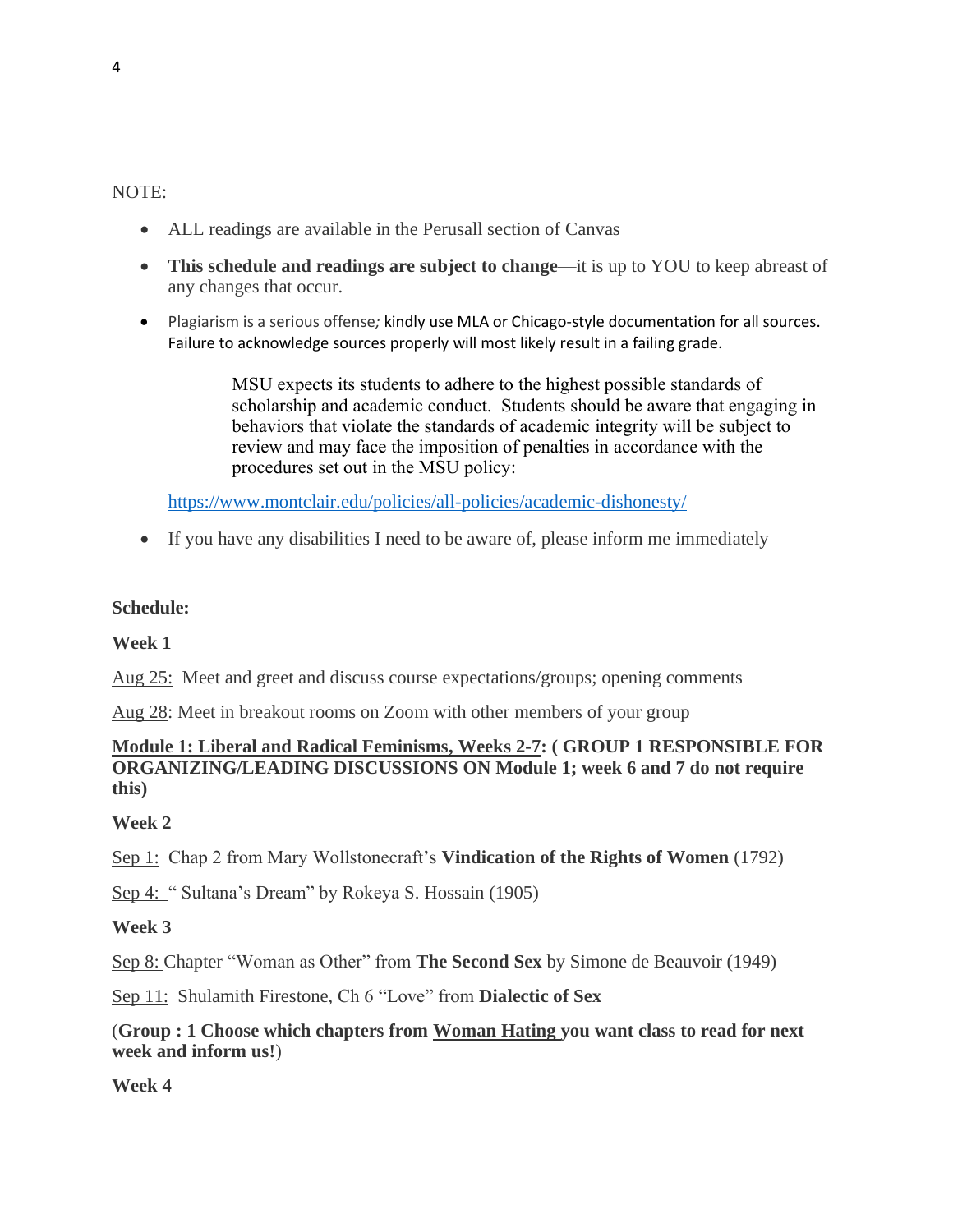# Sep 15, 18: **Woman Hating** by Andrea Dworkin (1974)

# **Week 5**

Sep 22, 25 "Compulsory Heterosexuality and Lesbian Existence" by Adrienne Rich (1980)

### **Week 6**

Sep 29, Oct 2: We will watch in class this week, the film **Entre Nous ("Between Us")** dir. Diane Kurys (1983)

## **Week 7**

Oct 6: Discussion of *Film#1*: **Entre Nous ("Between Us") Everyone—Group 1 not responsible for leading discussion**

Oct 9: Midterm Exam *(take-home)* A transnational webinar with former Prof of GSWS at MSU, Anuj Vaidya, and other scholars, Part 1 of 3: "Feminist Frames: Pasts, Presents, Futures."

## **Module 2: Socialist and Women of Color Feminisms, Weeks 8-10: (Group# 2 RESPONSIBLE FOR ORGANIZING/LEADING DISCUSSIONS ON MODULE 2)**

### **Week 8**

Oct 13: Discuss: Barbara Ehrenreich's description/summary of Socialist Feminism at <https://www.marxists.org/subject/women/authors/ehrenreich-barbara/socialist-feminism.htm>

Oct 16 Watch the film by Lizzie Borden, *Born in Flames* (1983) in class;

# **Week 9**

Oct 20: Discussion of film and begin discussion of Combahee manifesto

Oct 23 Continue Discussion of "Combahee River Collective" (1974) and "On Black Lives Matter" essay

# **Week 10**

Oct 27: Discussion of Cherrie Moraga's *A Xicana Codex of Changing Consciousness* (2011)

**Oct 30:** A transnational webinar with former Prof of GSWS at MSU, Anuj Vaidya, and other scholars, Part 2 of 3: "Feminist Frames: Pasts, Presents, Futures."

**Module 3: French Poststructuralist/Postcolonial/Islamic Feminisms: Weeks 11-16 ((Group# 3 RESPONSIBLE FOR ORGANIZING/LEADING DISCUSSIONS ON MODULE 3)**